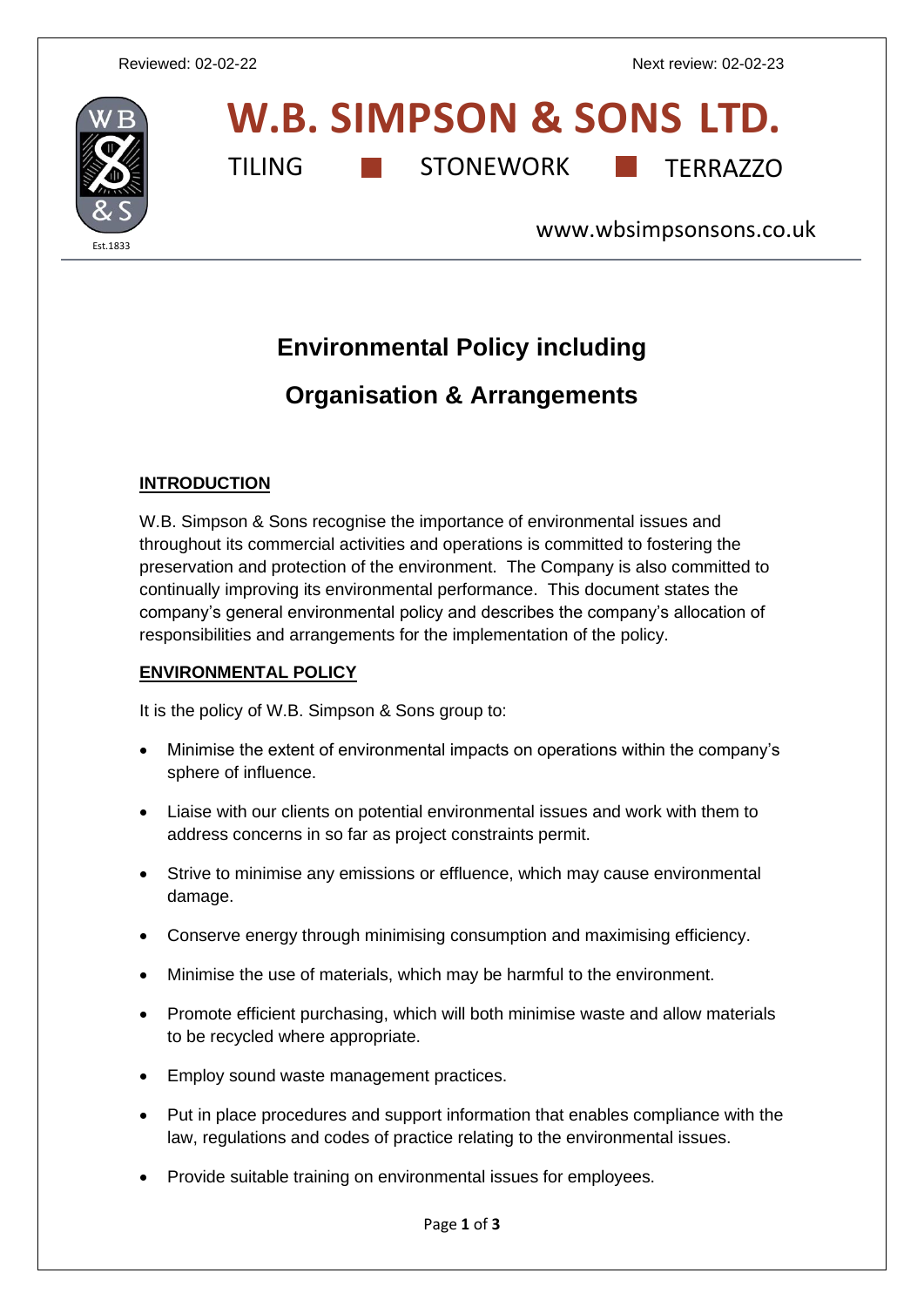- Recognise and encourage the contribution that every employee can make towards improving environmental performance.
- Develop procedures and where appropriate set performance targets.
- Sustain and develop this policy by implementation of an environmental management system (EMS) within each of the company's activities.
- Monitor environmental performance, make regular reviews of the policy and EMS and make improvements where possible.

#### **ORGANISATION**

The Board of Directors determines the company's overall strategy and structure. The implementation of the environmental policy is co-ordinated by the Health & Safety and Environmental Manager, Georgia Shepherd.

It is his obligation to:

- Advise on the implementation of the EMS in each of the company's activities.
- Review pending legislation and make recommendations.
- Initiate and review the company's environmental training programme.
- Establish and implement a programme of company auditing.
- Monitor the activities of relevant regulatory bodies and advise on any actions necessary.
- Review the environmental policy and EMS annually.

#### **RESPONSIBLITIES**

Responsibility for the implementation, operation and satisfactory performance of the company environmental policy lies with line management. Specific environmental responsibilities for line managers and all employees will be identified as and when required.

#### **ARRANGEMENTS**

W.B. Simpson & Sons group will ensure that they have access to or provide a comprehensive infrastructure to support line management in discharging its environmental responsibilities. This shall include:

- Control of procedure documents.
- Training.
- Dissemination of information including procedures, statistics, reference material and audit recommendations.
- Incident investigation.